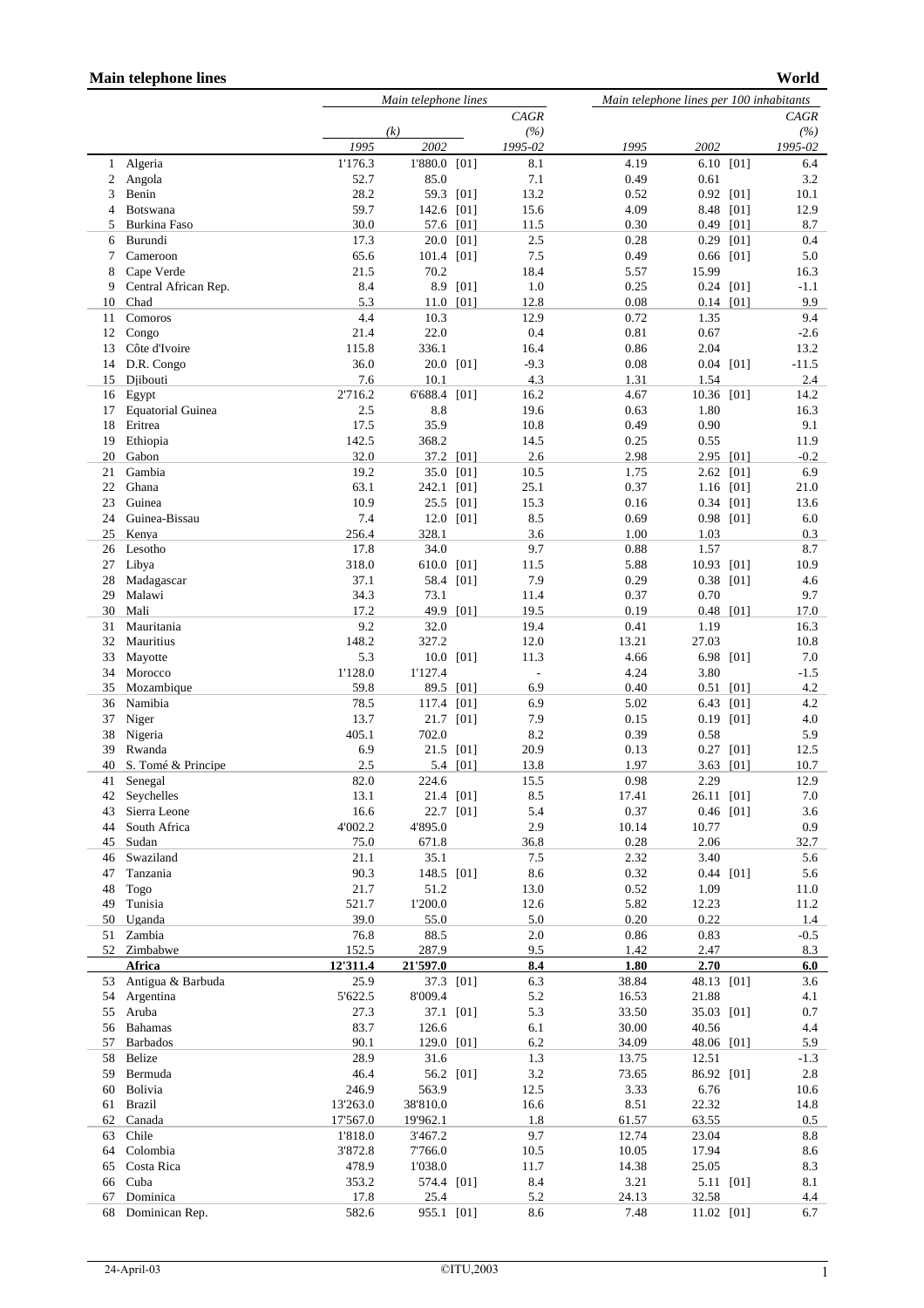|            |                                           |                    | Main telephone lines |           |               |                | Main telephone lines per 100 inhabitants |               |  |  |
|------------|-------------------------------------------|--------------------|----------------------|-----------|---------------|----------------|------------------------------------------|---------------|--|--|
|            |                                           |                    | CAGR                 |           |               | CAGR           |                                          |               |  |  |
|            |                                           |                    | (k)                  |           | (%)           |                |                                          | (%)           |  |  |
|            |                                           | 1995               | 2002                 |           | 1995-02       | 1995           | 2002                                     | 1995-02       |  |  |
| 69         | Ecuador                                   | 697.9              | 1'426.2              |           | 10.7          | 6.09           | 11.02                                    | 8.8           |  |  |
| 70         | El Salvador                               | 284.8              | 667.7                |           | 12.9          | 5.03           | 10.34                                    | 10.8          |  |  |
| 71         | Grenada                                   | 23.2               | 33.5                 |           | 5.4           | 26.02          | 31.65                                    | 2.8           |  |  |
| 72         | Guadeloupe                                | 165.3              | 210.0                | [01]      | 4.1           | 38.98          | [01]<br>45.65                            | 2.7           |  |  |
| 73<br>74   | Guatemala<br>Guyana                       | 286.4<br>44.6      | 756.0 [01]<br>80.4   |           | 17.6<br>8.8   | 2.87<br>5.37   | 6.47 [01]<br>9.15                        | 14.5<br>7.9   |  |  |
| 75         | Haiti                                     | 60.0               | 130.0                |           | 11.7          | 0.84           | 1.57                                     | 9.4           |  |  |
| 76         | Honduras                                  | 160.8              | 322.5                |           | 10.5          | 2.70           | 4.80                                     | 8.6           |  |  |
| 77         | Jamaica                                   | 290.3              | 532.1 [01]           |           | 10.6          | 11.76          | 20.47 [01]                               | 9.7           |  |  |
| 78         | Martinique                                | 160.9              | 172.0                | [01]      | 1.1           | 41.68          | 43.00<br>[01]                            | 0.5           |  |  |
| 79         | Mexico                                    | 8'801.0            | 14'941.6             |           | 7.9           | 9.39           | 14.67                                    | 6.6           |  |  |
| 80         | Nicaragua                                 | 96.6               | 171.6                |           | 8.6           | 2.22           | 3.20                                     | 5.4           |  |  |
| 81         | Panama                                    | 303.9              | 376.5 [01]           |           | 3.6           | 11.56          | 12.99<br>[01]                            | 2.0           |  |  |
| 82         | Paraguay                                  | 166.9              | 273.2                |           | 7.3           | 3.46           | 4.73                                     | 4.6           |  |  |
| 83         | Peru                                      | 1'109.2            | 2'022.3 [01]         |           | 10.5          | 4.71           | 7.75 [01]                                | 8.6           |  |  |
| 84         | Puerto Rico                               | 1'195.9            | 1'329.5              | [01]      | 1.8           | 32.65          | 34.64<br>[01]                            | 1.0           |  |  |
| 85         | St. Kitts and Nevis                       | 14.4               | 23.5                 |           | 7.2           | 33.83          | 50.00                                    | 5.7           |  |  |
| 86         | St. Vincent                               | 18.2               |                      | 26.1 [01] | 6.1           | 16.46          | 22.68 [01]                               | 5.5           |  |  |
| 87         | Suriname                                  | 54.1               | 77.4 [01]            |           | 6.1           | 13.21          | 17.58 [01]                               | 4.9           |  |  |
| 88<br>89   | Trinidad & Tobago<br><b>United States</b> | 209.3<br>159'735.2 | 325.1<br>190'000.0   |           | 6.5<br>2.5    | 16.78<br>60.38 | 24.98<br>65.89                           | 5.9<br>1.3    |  |  |
| 90         | Uruguay                                   | 622.0              | 946.5                |           | 6.2           | 19.50          | 27.96                                    | 5.3           |  |  |
| 91         | Venezuela                                 | 2'463.2            | 2'841.8              |           | 2.1           | 11.38          | 11.23                                    | $-0.2$        |  |  |
| 92         | Virgin Islands (US)                       | 58.3               |                      | 69.4 [01] | 2.9           | 54.86          | 63.49<br>[01]                            | 2.5           |  |  |
|            | <b>Americas</b>                           | 221'147.7          | 299'344.2            |           | 4.4           | 28.71          | 35.25                                    | 3.0           |  |  |
| 93         | Armenia                                   | 582.8              | 531.5 [01]           |           | $-1.5$        | 15.45          | 13.98 [01]                               | $-1.7$        |  |  |
| 94         | Azerbaijan                                | 639.5              | 989.2                |           | 6.4           | 8.49           | 12.14                                    | 5.2           |  |  |
| 95         | Bahrain                                   | 140.8              | 175.4                |           | 3.2           | 25.11          | 26.31                                    | 0.7           |  |  |
| 96         | Bangladesh                                | 286.6              | 682.0                |           | 13.2          | 0.24           | 0.51                                     | 11.5          |  |  |
| 97         | Bhutan                                    | 5.2                | 19.6                 |           | 20.7          | 0.90           | 2.84                                     | 17.8          |  |  |
| 98         | Brunei Darussalam                         | 68.1               |                      | 88.4 [01] | 4.4           | 23.99          | 25.86 [01]                               | 1.3           |  |  |
| 99         | Cambodia                                  | 8.5                |                      | 33.5 [01] | 25.6          | 0.08           | 0.25<br>[01]                             | 20.1          |  |  |
| 100        | China                                     | 40'705.7<br>554.3  | 214'420.0<br>648.5   |           | 26.8<br>2.3   | 3.30<br>10.23  | 16.69                                    | 26.0<br>3.6   |  |  |
| 101<br>102 | Georgia<br>Hongkong, China                | 3'277.9            | 3'842.9              |           | 2.3           | 53.25          | 13.14<br>56.74                           | 0.9           |  |  |
| 103        | India                                     | 11'978.0           | 41'420.0             |           | 19.4          | 1.29           | 3.98                                     | 17.4          |  |  |
| 104        | Indonesia                                 | 3'290.9            | 7'632.6              |           | 12.8          | 1.69           | 3.60                                     | 11.4          |  |  |
| 105        | Iran $(I.R.)$                             | 5'090.4            | 13'075.0             |           | 14.4          | 8.60           | 19.95                                    | 12.8          |  |  |
| 106        | Israel                                    | 2'342.6            | 3'100.0              |           | 4.1           | 41.69          | 46.72                                    | 1.6           |  |  |
| 107        | Japan                                     | 62'292.0           | 74'567.0 [01]        |           | 3.0           | 49.61          | 58.58 [01]                               | 2.8           |  |  |
| 108        | Jordan                                    | 317.0              | 680.0                |           | 11.5          | 7.39           | 12.76                                    | 8.1           |  |  |
| 109        | Kazakhstan                                | 1'962.9            | 1'939.6 [01]         |           | $-0.2$        | 11.87          | 12.05 [01]                               | 0.3           |  |  |
| 110        | Korea (Rep.)                              | 18'600.2           | 23'257.0             |           | 3.2           | 41.75          | 48.86                                    | 2.3           |  |  |
| 111        | Kuwait                                    | 382.3              | 472.4 [01]           |           | 3.6           | 21.22          | 20.77 [01]                               | $-0.4$        |  |  |
| 112        | Kyrgyzstan                                | 357.0              | 394.8                |           | 1.4           | 7.92           | 7.75                                     | $-0.3$        |  |  |
| 113        | Lao P.D.R.                                | 16.6               | 61.9                 |           | 20.7          | 0.36           | 1.12                                     | 17.6          |  |  |
| 114        | Lebanon                                   | 448.8              | 678.8<br>176.1       |           | 6.1           | 14.91          | 19.88                                    | 4.2           |  |  |
| 115        | Macao, China<br>Malaysia                  | 153.3              | 4'710.0 [01]         |           | 2.0<br>5.9    | 37.45          | 40.23                                    | 1.0           |  |  |
| 116<br>117 | Maldives                                  | 3'332.4<br>13.9    | 28.7                 |           | 10.9          | 16.57<br>5.67  | 19.79 [01]<br>10.27                      | 3.0<br>8.9    |  |  |
| 118        | Mongolia                                  | 77.7               | 124.3 [01]           |           | 8.1           | 3.50           | 5.18 [01]                                | 6.7           |  |  |
| 119        | Myanmar                                   | 157.8              | 295.2 [01]           |           | 11.0          | 0.36           | $0.61$ [01]                              | 9.3           |  |  |
| 120        | Nepal                                     | 83.7               | 327.7                |           | 21.5          | 0.41           | 1.41                                     | 19.3          |  |  |
| 121        | Oman                                      | 169.9              | 235.3 [01]           |           | 5.6           | 7.87           | 8.97 [01]                                | 2.2           |  |  |
| 122        | Pakistan                                  | 2'127.3            | 3'690.0              |           | 8.2           | 1.67           | 2.48                                     | 5.8           |  |  |
| 123        | Palestine                                 | 80.0               | 298.5                |           | 20.7          | 3.45           | 8.64                                     | 14.0          |  |  |
| 124        | Philippines                               | 1'409.6            | 3'338.9              |           | 13.1          | 2.05           | 4.17                                     | 10.7          |  |  |
| 125        | Qatar                                     | 122.7              | 176.5                |           | 5.3           | 22.27          | 28.94                                    | 3.8           |  |  |
| 126        | Saudi Arabia                              | 1'719.4            | 3'232.9 [01]         |           | 11.1          | 9.42           | 14.48 [01]                               | 7.4           |  |  |
| 127        | Singapore                                 | 1'428.6            | 1'930.2              |           | 4.4           | 40.52          | 46.36                                    | 1.9           |  |  |
| 128        | Sri Lanka                                 | 205.9              | 883.1                |           | 23.1          | 1.18           | 4.66                                     | 21.7          |  |  |
| 129        | Syria                                     | 958.5              | 1'710.0 [01]         |           | 10.1          | 6.77           | 10.30 [01]                               | 7.2           |  |  |
| 130<br>131 | Taiwan, China<br>Tajikistan               | 9'174.8<br>262.7   | 13'099.4<br>232.7    |           | 5.2<br>$-1.7$ | 42.96<br>4.50  | 58.33<br>3.65                            | 4.5           |  |  |
| 132        | Thailand                                  | 3'482.0            | 6'042.5 [01]         |           | 9.6           | 6.06           | 9.87 [01]                                | $-2.9$<br>8.5 |  |  |
| 133        | Turkmenistan                              | 320.3              | 387.6 [01]           |           | 3.2           | 7.14           | 8.02 [01]                                | 1.9           |  |  |
| 134        | United Arab Emirates                      | 672.3              | 1'093.7              |           | 7.2           | 28.77          | 34.18                                    | 2.5           |  |  |
| 135        | Uzbekistan                                | 1'544.2            | 1'663.0 [01]         |           | 1.2           | 6.81           | 6.66 [01]                                | $-0.4$        |  |  |
| 136        | Viet Nam                                  | 775.0              | 5'567.1              |           | 32.5          | 1.05           | 6.85                                     | 30.7          |  |  |